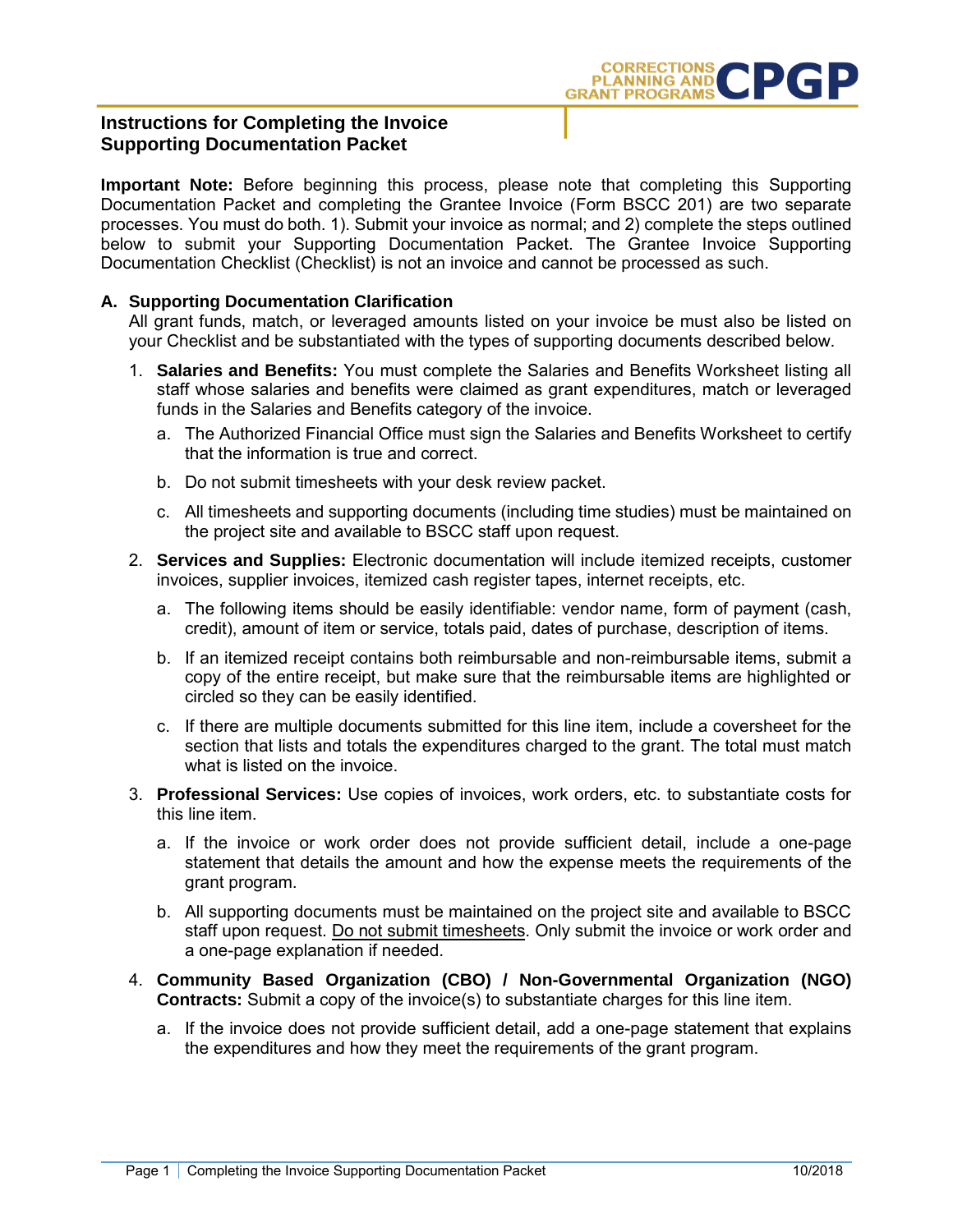- b. Do not submit timesheets. All supporting documents necessary to substantiate the amount listed on the invoice must be maintained on the project site and available to BSCC staff upon request.
- 5. **Indirect Costs / Administrative Overhead:** Submit a one-page statement, stating what indirect costs are included, what the total amount is and what percentage is used in the calculation. Provide the methodology used to determine what percentage is claimed.
- 6. **Fixed Assets / Equipment:** Use copies of invoices or receipts to substantiate costs for this line item. Note: Items or total package costs that exceed \$3,500 require prior approval.
- 7. **Data Collection / Evaluation:** Use copies of invoices, work orders, etc., to substantiate costs for this line item. If the invoice or work order does not provide sufficient detail, include a onepage statement that details the amount and how the expense meets the requirements of the grant program.
- 8. **Other:** Include supporting documentation to substantiate expenditures for training, travel, or any costs that do not fall within the categories above. These may include invoices, receipts, etc.

### **B. Preparation**

- 1. In your Supporting Documents Packet, include sufficient supporting documentation to clearly and accurately substantiate each amount claimed for reimbursement, match or leverage.
- 2. Each item and dollar amount listed on the invoice must also be listed on the Checklist. Remember these are two distinct documents and processes. To receive reimbursement, you must submit your invoice separately, and it must be completed according to instructions including expenditure descriptions. Review of the supporting documents will not delay payment of your invoice.
- 3. Label (handwritten is permissible) all documents to be submitted as verification for reimbursement with the Budget Line Item and Document Number (i.e., Assets/Equip – Doc #1, Assets & Equip –Doc #2, etc.). Highlight (or circle document labels and claimed amounts.

|                          |                |                           | <b>Sales Receipt</b> |
|--------------------------|----------------|---------------------------|----------------------|
| Date<br><b>Receipt #</b> |                | September 2, 2013         |                      |
|                          |                |                           |                      |
| Qty                      | Price          |                           | <b>Amount</b>        |
| 10                       | 10.00          |                           | 100.00               |
| 20                       | 15.00          |                           | 300.00               |
| Subtotal                 |                | s                         | 400.00               |
| Discount                 |                |                           |                      |
| Sales Tax                | Sales Tax Rate | %                         | 10.00                |
|                          |                | s                         | 40.00                |
| <b>Total</b>             |                | s                         | 440.00               |
| Cash                     |                | ×                         |                      |
| Credit Card              |                | $\boldsymbol{\mathsf{x}}$ |                      |
| Check                    |                | ×                         |                      |
|                          |                | $\mathbf x$               |                      |
|                          |                | Money Order               |                      |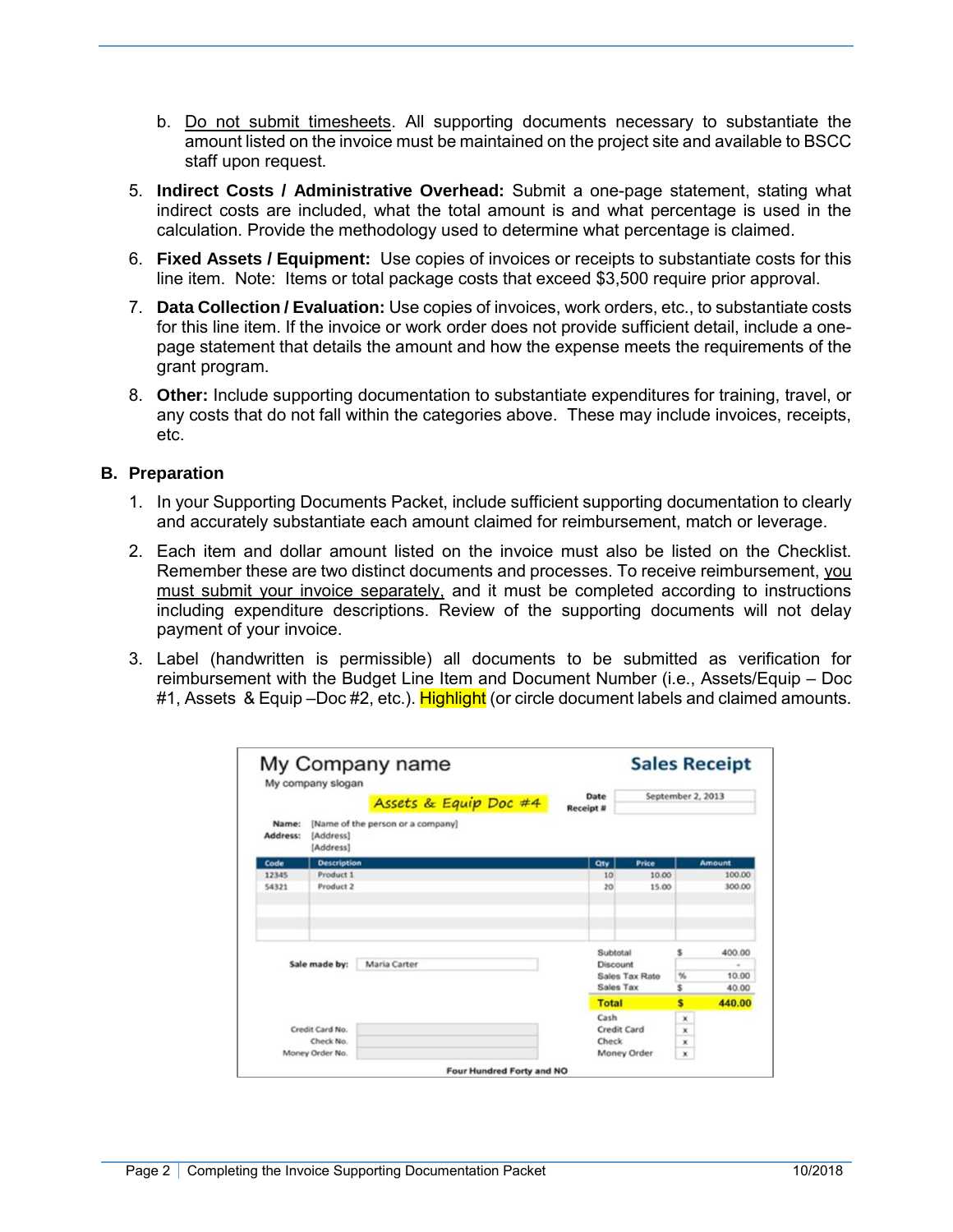- 4. Only expenses that are incurred and paid for by the grantee during the grant cycle and before the end date of the applicable invoicing period are eligible for reimbursement. This means the dates on all supporting documents must fall between grant start date and the end date of the applicable financial reporting period. The only exception to this is during the 90-day liquidation period at the end of an award. For further direction on funds disbursement and liquidation periods, refer to the most current version of the BSCC Grant Administration Guide, which can be viewed [here.](http://www.bscc.ca.gov/s_correctionsplanningandprograms.php)
- 5. It is your responsibility to ensure that supporting documents easily correlate to the Supporting Documentation Checklist and the line items on the invoice. If the documentation for any line item is unclear (for example, many receipts for a single line item) prepare a summary cover page for that line item section. If BSCC staff is unable to easily match supporting documents to itemized expenses, your packet may be returned for further clarification.

# **C. Assembling and Submitting Supporting Documentation Packet**

1. Complete the Checklist. The Checklist must be signed by the Authorized Financial Officer and is the required face page for your electronic Supporting Documentation Packet. Ensure all supporting documents are accurately labeled and matched to the amounts listed on your Checklist.

| <b>Grantee Name:</b>                                                             |                    |         | <b>Grantee Invoice Supporting Documentation Checklist</b>                                                        |   |                   |                |  |  |
|----------------------------------------------------------------------------------|--------------------|---------|------------------------------------------------------------------------------------------------------------------|---|-------------------|----------------|--|--|
| Invoice # 1<br>Program: Prop 47<br>Reporting Period: July 1 – September 30, 2017 |                    |         |                                                                                                                  |   |                   |                |  |  |
| your supporting documentation packet.                                            |                    |         | Complete the table as it relates to the invoice listed above. This completed checklist will be the cover page of |   |                   |                |  |  |
|                                                                                  |                    | Amount  | <b>Attached Docs</b>                                                                                             |   | For BSCC Use Only |                |  |  |
|                                                                                  |                    |         |                                                                                                                  | ✓ | <b>Comments</b>   | <b>Initial</b> |  |  |
|                                                                                  | <b>Grant Funds</b> | \$9,625 | <b>Salaries &amp; Benefit Worksheet</b>                                                                          |   |                   |                |  |  |
| 1. Salaries & Benefits                                                           | <b>Match</b>       |         |                                                                                                                  |   |                   |                |  |  |
| 2. Services & Supplies                                                           | <b>Grant Funds</b> | \$436   | Serv & Sup - Doc #1<br>Serv & Sup Doc #2                                                                         |   |                   |                |  |  |
|                                                                                  | <b>Match</b>       |         |                                                                                                                  |   |                   |                |  |  |
| 3.<br>Professional                                                               | <b>Grant Funds</b> | \$6,210 | <b>Prof Serv Doc #1</b>                                                                                          |   |                   |                |  |  |
| <b>Services</b>                                                                  | <b>Match</b>       | \$4,210 | <b>Prof Serv Doc #2</b>                                                                                          |   |                   |                |  |  |
|                                                                                  |                    |         |                                                                                                                  |   |                   |                |  |  |

- 2. Compile documents in the following order:
	- a. Supporting Documentation Checklist signed by the Authorized Financial Officer
	- b. Salaries and Benefits Worksheet signed by the Authorized Financial Officer
	- c. All other supporting documentation for amounts claimed, by expenditure category in the order listed on the Grantee Invoice & Supporting Documentation Checklist.
- 3. Scan all documents together to create a single electronic .pdf document.

Save and name your document: Grantee, Supporting Docs for Inv#. For example: City of Los Angeles Supporting Docs for Inv #3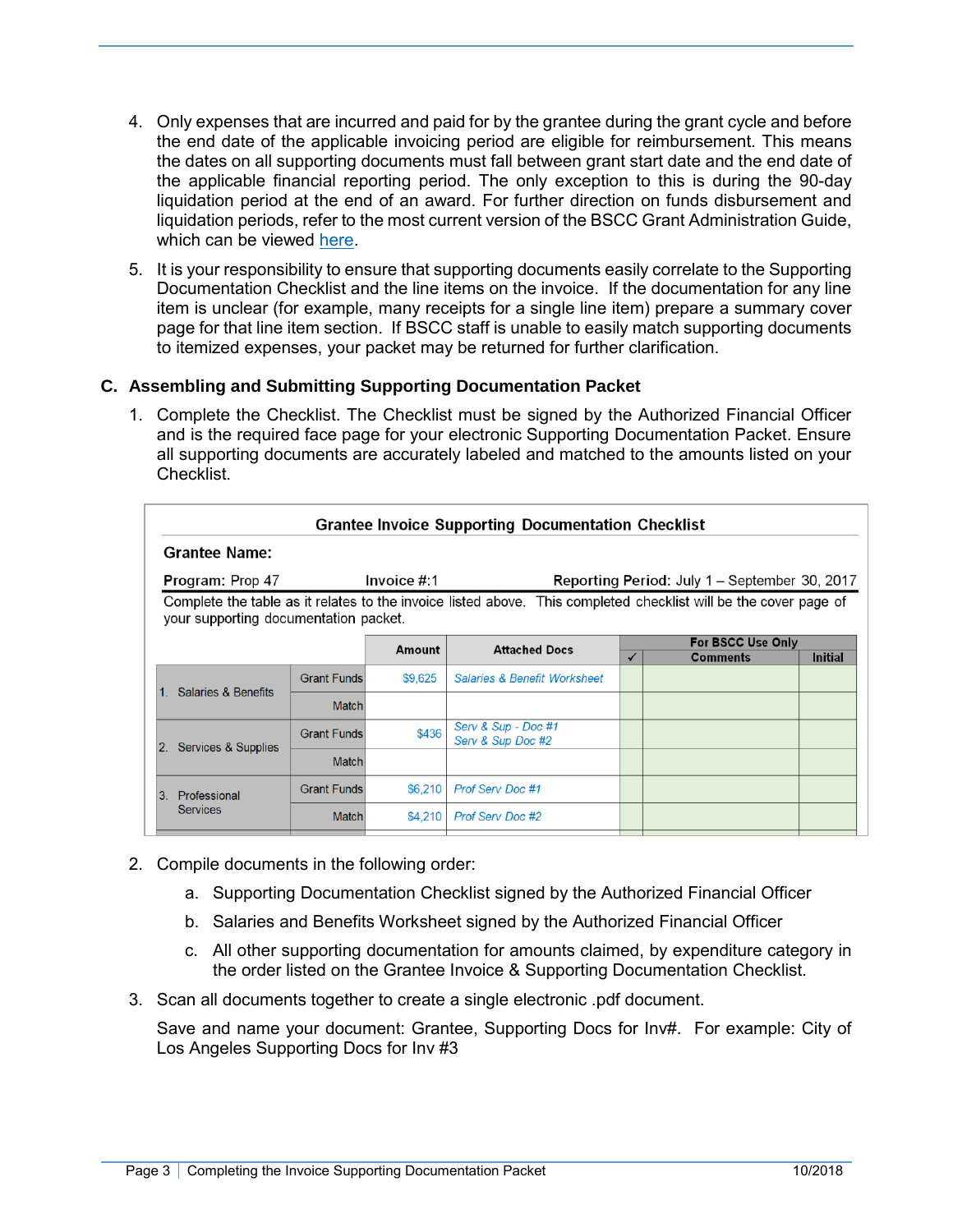4. Attach your Supporting Documentation Packet to an email and in the subject line list: Grantee Name, Supporting Docs for Inv # For example: City of Los Angeles Supporting Docs for Inv #3. Email your electronic Supporting Documentation Packet to:

| CalVIP Cohort 1: CalVIP@bscc.ca.gov | CalVIP Cohort 2: CalVIP-2@bscc.ca.gov  |
|-------------------------------------|----------------------------------------|
| JAG: Jagr grants@bscc.ca.gov        | LEAD: LEAD@bscc.ca.gov                 |
| Prop 47: Prop47 grants@bscc.ca.gov  | Proud Parenting: PP grants@bscc.ca.gov |
| R.E.D.: JJ grants@bscc.ca.gov       | RSAT: rsat grants@bscc.ca.gov          |
| Title II: JJ_grants@bscc.ca.gov     | Tribal Youth: JJ_grants@bscc.ca.gov    |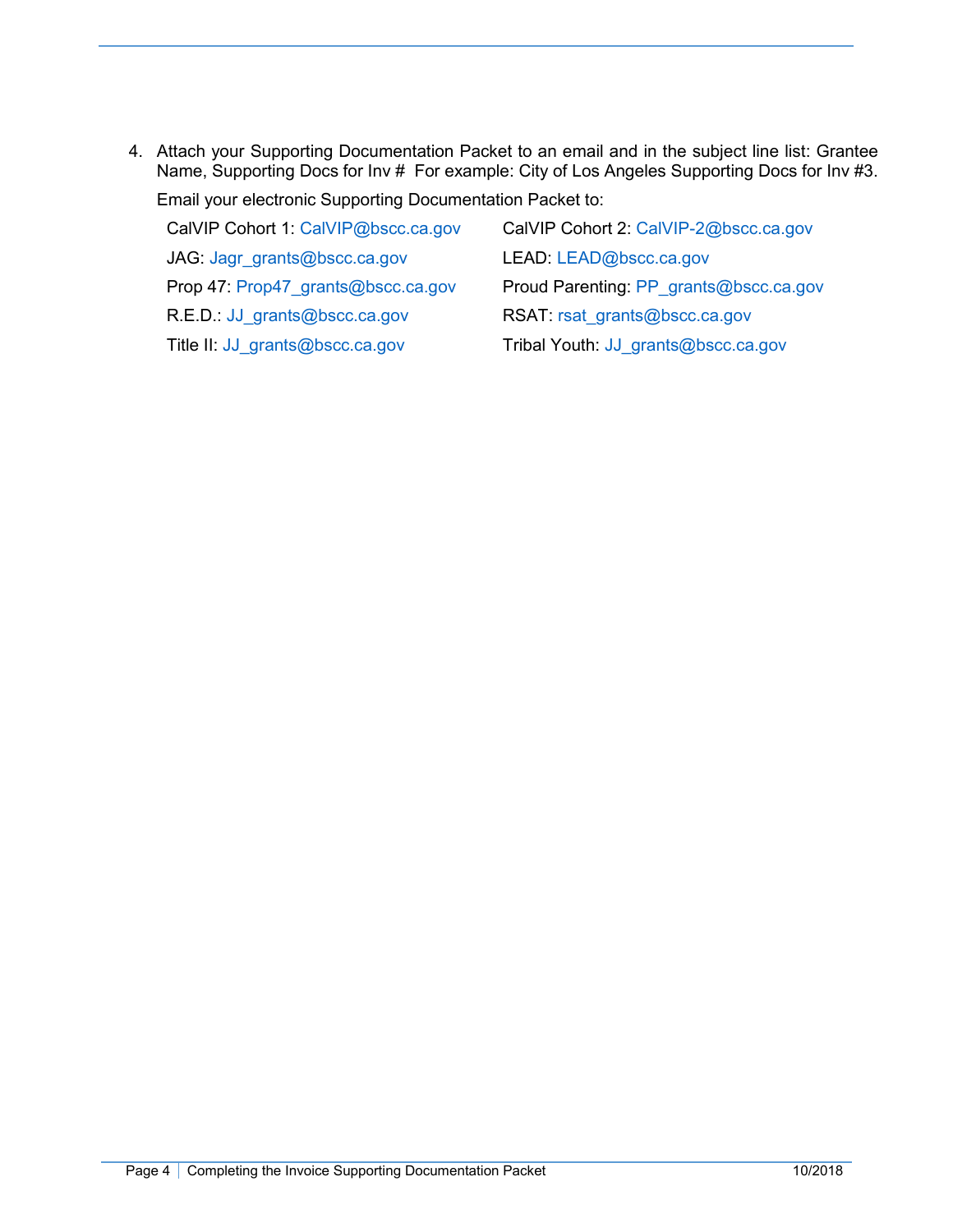### **Grantee Name:**

**Program: Invoice #: Invoice #: Reporting Period: Reporting Period: Reporting Period:** 

This Checklist will be the cover page of your supporting documentation packet. Complete the checklist to match the invoice listed above. **This Checklist is not an invoice**; you must submit your invoice separately.

|                      |                        |                    | Amount | <b>Attached Docs</b> | For BSCC Use Only |                 |                |  |  |
|----------------------|------------------------|--------------------|--------|----------------------|-------------------|-----------------|----------------|--|--|
|                      |                        |                    |        |                      | $\checkmark$      | <b>Comments</b> | <b>Initial</b> |  |  |
|                      | 1. Salaries & Benefits | <b>Grant Funds</b> |        |                      |                   |                 |                |  |  |
|                      |                        | Match              |        |                      |                   |                 |                |  |  |
|                      |                        | <b>Grant Funds</b> |        |                      |                   |                 |                |  |  |
|                      | 2. Services & Supplies | Match              |        |                      |                   |                 |                |  |  |
|                      | 3. Professional        | <b>Grant Funds</b> |        |                      |                   |                 |                |  |  |
|                      | Services               | Match              |        |                      |                   |                 |                |  |  |
|                      |                        | <b>Grant Funds</b> |        |                      |                   |                 |                |  |  |
|                      | 4. CBO Contracts       | Match              |        |                      |                   |                 |                |  |  |
|                      | 5. Indirect Costs      | <b>Grant Funds</b> |        |                      |                   |                 |                |  |  |
|                      | (Admin. Overhead)      | Match              |        |                      |                   |                 |                |  |  |
|                      | 6. Fixed Assets/       | <b>Grant Funds</b> |        |                      |                   |                 |                |  |  |
|                      | Equipment              | Match              |        |                      |                   |                 |                |  |  |
|                      | 7. Data Collection/    | <b>Grant Funds</b> |        |                      |                   |                 |                |  |  |
|                      | Evaluation             | Match              |        |                      |                   |                 |                |  |  |
|                      | 8. Sustainability      | <b>Grant Funds</b> |        |                      |                   |                 |                |  |  |
|                      | Panning                | Match              |        |                      |                   |                 |                |  |  |
|                      | 9. Other               | <b>Grant Funds</b> |        |                      |                   |                 |                |  |  |
|                      |                        | Match              |        |                      |                   |                 |                |  |  |
|                      | <b>Total</b>           | <b>Grant Funds</b> |        |                      |                   |                 |                |  |  |
|                      |                        | Match              |        |                      |                   |                 |                |  |  |
| <b>Invoice Total</b> |                        |                    |        |                      |                   |                 |                |  |  |

I have reviewed the attached invoice packet and supporting documentation and hereby certify it is true and correct; that the supporting documentation is sufficient to substantiate expenditures; and that all expenditures claimed meet the criteria and requirements of the grant program.

| Authorized Financial Officer: Printed Name, Signature, Date |  |  |  |
|-------------------------------------------------------------|--|--|--|
|-------------------------------------------------------------|--|--|--|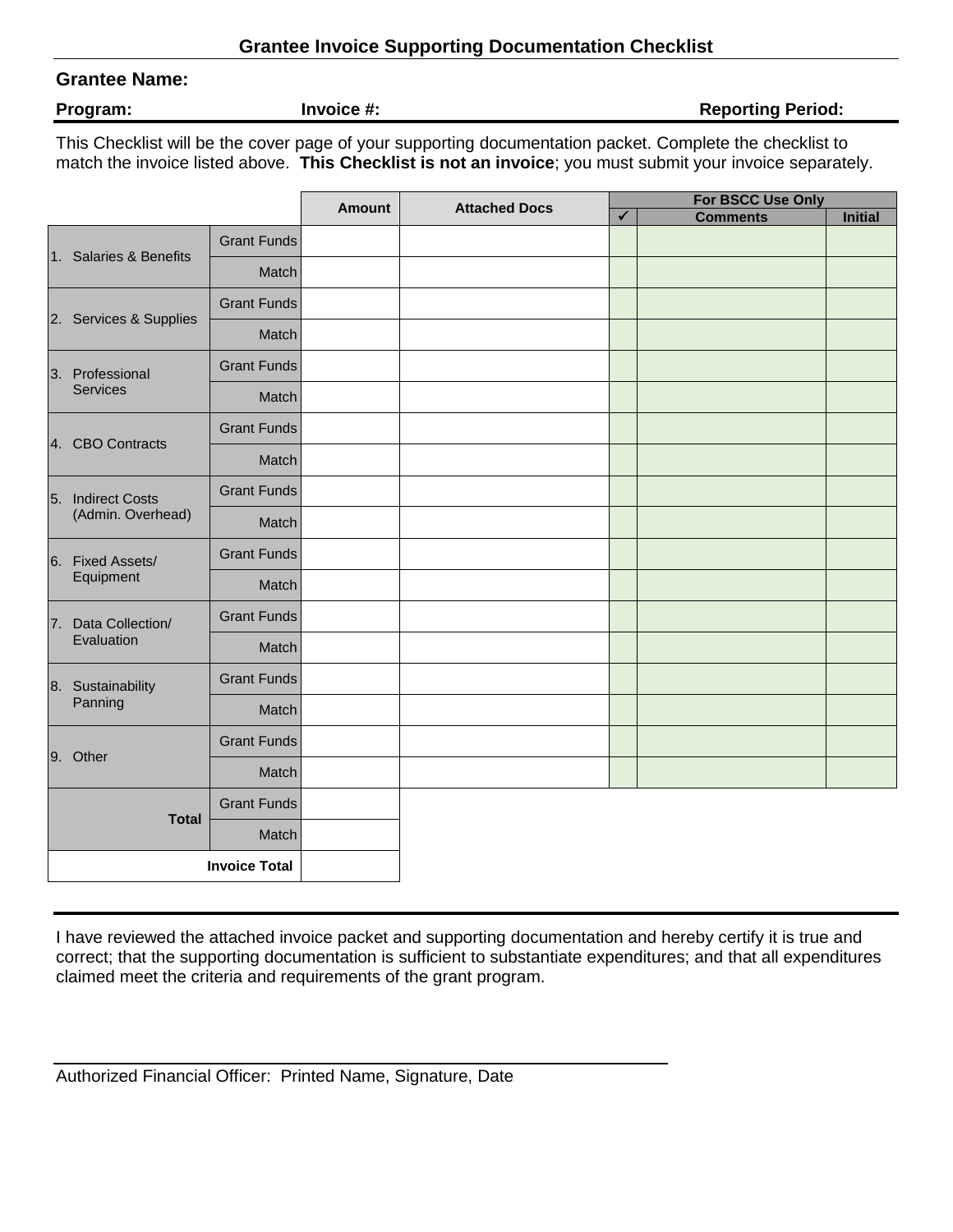# CORRECTIONS<br>
PLANNING AND<br>
GRANT PROGRAMS
CPGP

#### **Grantee Salaries and Benefits Worksheet**

#### **Grantee Name:**

**Program: Invoice #: Invoice #: Reporting Period: Program: Invoice #: Reporting Period:** 

I have reviewed this Grantee Salaries and Benefits Worksheet. By signing I hereby certify that it is true and correct and that all timesheets and supporting documents (including time studies) necessary to substantiate these expenditures are maintained on the project site and will be available upon request. All salaries and benefits claimed meet the criteria and requirements of the grant program.

Authorized Financial Officer: Printed Name, Signature, Date



Complete for staff whose expenditures are listed under Salaries & Benefits for the reporting period listed above. Delete red sample text before beginning.

|                     |                          |                    |          | <b>Hourly Pay</b><br># of Hours   or Monthly | <b>Enter</b><br># of Months<br>or "1" if |              | <b>Benefits</b> |          | <b>Total</b> | For BSCC Use Only |                 |
|---------------------|--------------------------|--------------------|----------|----------------------------------------------|------------------------------------------|--------------|-----------------|----------|--------------|-------------------|-----------------|
| <b>Staff Name</b>   | <b>Staff Position</b>    |                    | or % FTE | <b>Salary</b>                                | <b>Hourly</b>                            | <b>Total</b> | %               | amount   | Compensation | <b>Comments</b>   | <b>Initials</b> |
| <b>Bob Smith</b>    | <b>Probation Officer</b> | <b>Grant Funds</b> | 20.00    | \$24.25                                      |                                          | \$485.00     | 34%             | \$164.90 | \$649.90     |                   |                 |
|                     |                          | Match              |          |                                              |                                          | \$0.00       |                 | \$0.00   | \$0.00       |                   |                 |
| <b>Sherry Brown</b> | Counselor                | <b>Grant Funds</b> |          |                                              |                                          | \$0.00       |                 | \$0.00   | \$0.00       |                   |                 |
|                     |                          | Match              | 0.25     | \$4,150                                      |                                          | \$1,037.50   | 34%             | \$352.75 | \$1,390.25   |                   |                 |
|                     |                          | <b>Grant Funds</b> |          |                                              |                                          | \$0.00       |                 | \$0.00   | \$0.00       |                   |                 |
|                     |                          | Match              |          |                                              |                                          | \$0.00       |                 | \$0.00   | \$0.00       |                   |                 |
|                     |                          | <b>Grant Funds</b> |          |                                              |                                          | \$0.00       |                 | \$0.00   | \$0.00       |                   |                 |
|                     |                          | Match              |          |                                              |                                          | \$0.00       |                 | \$0.00   | \$0.00       |                   |                 |
|                     |                          | <b>Grant Funds</b> |          |                                              |                                          | \$0.00       |                 | \$0.00   | \$0.00       |                   |                 |
|                     |                          | Match              |          |                                              |                                          | \$0.00       |                 | \$0.00   | \$0.00       |                   |                 |
|                     |                          | <b>Grant Funds</b> |          |                                              |                                          | \$0.00       |                 | \$0.00   | \$0.00       |                   |                 |
|                     |                          | Match              |          |                                              |                                          | \$0.00       |                 | \$0.00   | \$0.00       |                   |                 |
|                     |                          | <b>Grant Funds</b> |          |                                              |                                          | \$0.00       |                 | \$0.00   | \$0.00       |                   |                 |
|                     |                          | Match              |          |                                              |                                          | \$0.00       |                 | \$0.00   | \$0.00       |                   |                 |
|                     |                          | <b>Grant Funds</b> |          |                                              |                                          | \$0.00       |                 | \$0.00   | \$0.00       |                   |                 |
|                     |                          | Match              |          |                                              |                                          | \$0.00       |                 | \$0.00   | \$0.00       |                   |                 |
|                     |                          | <b>Grant Funds</b> |          |                                              |                                          | \$0.00       |                 | \$0.00   | \$0.00       |                   |                 |